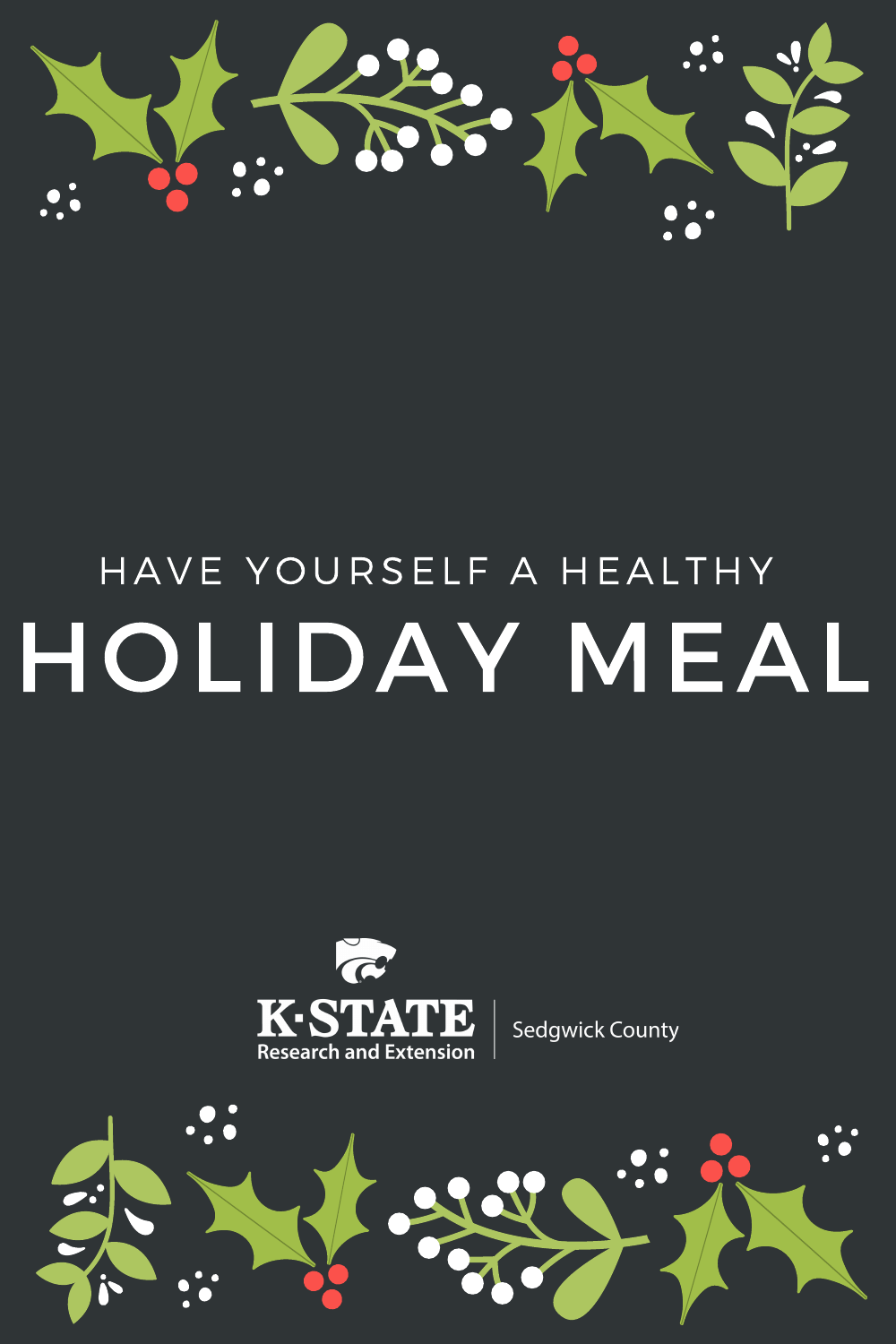

# Crudite Vegetable Wreath with Ranch Dip Recipe Source: Eating Well

### **Crudite**

- 8 cups broccoli florets
- 3 cups Brussels sprouts, trimmed  $\bullet$
- 2 cups green beans, trimmed
- 1 cup sugar snap peas, strings removed
- 1/2 bunch curly kale, washed  $\bullet$
- 2 cups cauliflower florets
- 9 cherry tomatoes

# **Dip**

- 1 cup plain nonfat Greek yogurt
- 1/2 cup mayonnaise
- 2 Tbsp finely chopped shallot
- 2 Tbsp chopped fresh dill or 1 tsp dried
- 4 tsp white wine vinegar
- 1 tsp garlic powder
- 1 tsp sugar
- 1/2 tsp salt
- 1/2 tsp pepper

### **Directions**

To prepare crudite: Put a large pot of water on to boil. Set a large bowl of ice water by the stove. Blanch broccoli for 1 to 2 minutes in the boiling water. Using a slotted spoon, transfer the broccoli to the ice bath to chill. Drain well. Blanch Brussels sprouts, green beans and snap peas in the same way.

To prepare dip: Whisk yogurt, mayonnaise, shallot, dill, vinegar, garlic powder, sugar, salt and pepper in a medium bowl. Transfer to a serving bowl; set in the center of a large circular platter or decorative serving board. Arrange kale around the bowl, with the frilly edges on the outside. Top with the broccoli, Brussels sprouts, green beans, snap peas and cauliflower. Garnish with cherry tomatoes. Serving size: 1/2 cup vegetables and 1 tablespoon dip.

#### **Nutrition Information**

Per Serving: 49 calories; 3 g fat; 1 g fiber; 4 g carbohydrates; 2 g protein; 81 mg sodium.

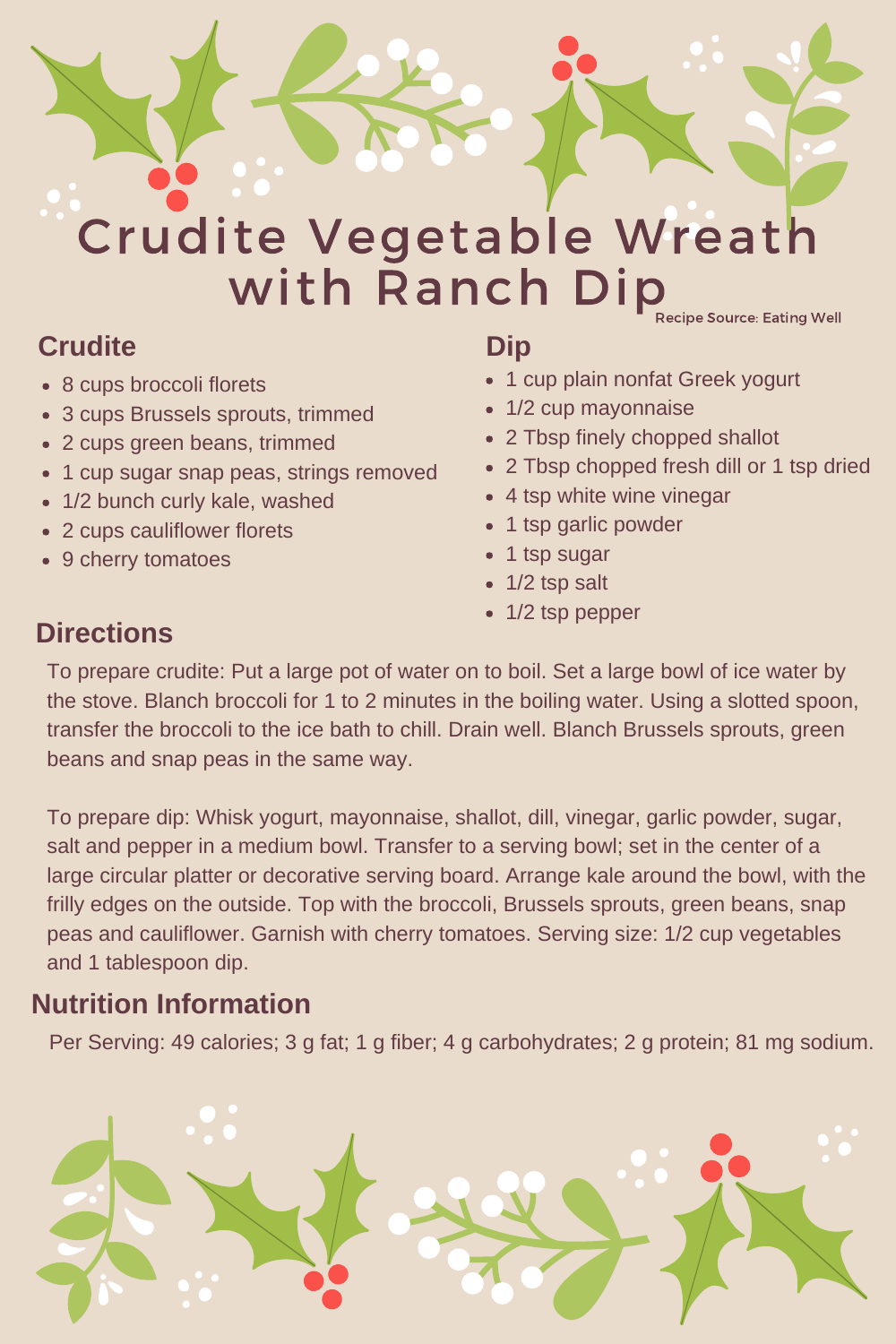

Recipe Source: Eating Well

#### **Ingredients**

- 2 Tbsp finely chopped shallot
- 3 Tbsp vegetable broth
- 3 Tbsp extra-virgin olive oil
- 1 1/2 Tbsp balsamic vinegar
- 1/2 tsp Dijon mustard
- 1/4 tsp salt
- 1/2 cup chopped walnuts
- 2 firm red Bartlett pears
- Freshly ground pepper, to taste
- 5 cups butterhead lettuce, (Bibb or Boston), torn into bite size pieces
- 4 cups arugula, trimmed

# **Directions**

To prepare dressing: Whisk shallot, broth, oil, vinegar, mustard, salt and pepper in a small bowl.

To prepare salad: Toast walnuts in a small dry skillet over medium-low heat, stirring, until fragrant, 2 to 3 minutes. Transfer to a small bowl and let cool.

Just before serving, cut pears into 16 slices each. Place in a large bowl. Spoon on 1 Tbsp of the dressing and toss to coat. Add lettuce, arugula and the remaining dressing; toss well. Divide among 8 plates. Top with the walnuts. Serving size: 1 cup.

#### **Nutrition Information**

Per Serving: 133 calories; 10 g fat; 2 g fiber; 10 g carbohydrates; 2 g protein; 97 mg sodium.

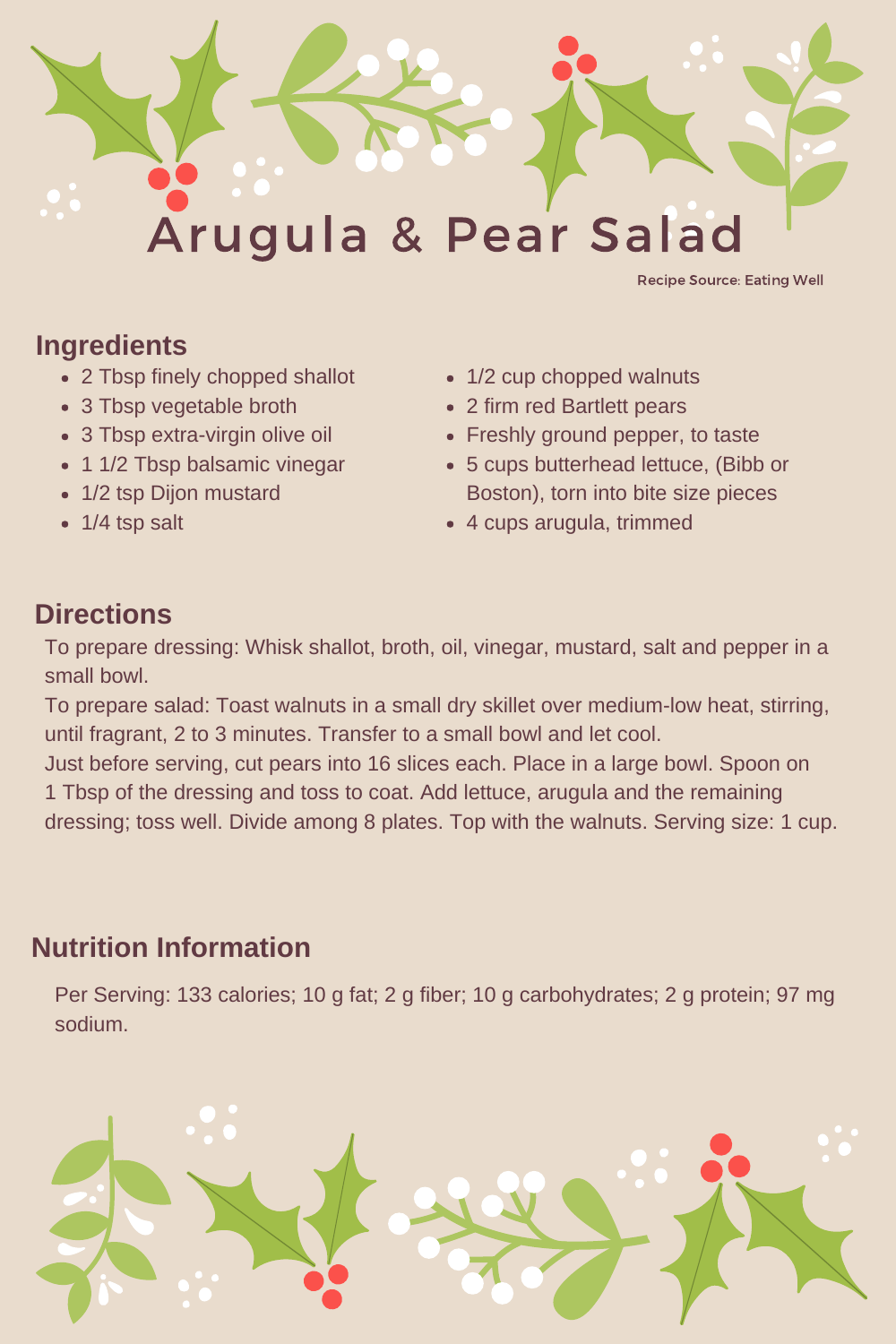

Recipe Source: KSRE FCS

### **Ingredients**

- 1 (2 lb) acorn squash, halved lengthwise, seeded, and cut into 3/4 inch thick slices
- 1/4 cup grated parmesan cheese
- 8 sprigs fresh thyme or 1 tsp dried
- 2 Tbsp olive oil
- 1/2 tsp salt, or to taste
- 1/4 tsp black pepper, or to taste

# **Directions**

Preheat oven to 400 degrees. Toss squash slices, parmesan, thyme, oil, salt and pepper together in a bowl until squash is evenly coated. Arrange in a single layer on a large rimmed baking sheet. Roast until golden brown and tender, 25 to 30 minutes. Note: For more even browning, turn the squash after 20 minutes and roast 10 minutes more. Serving size: 1/2 cup. Servings per recipe: 4.

# **Nutrition Information**

Per Serving: 150 calories; 8.3 g fat; 236 mg sodium, 18.8 carbohydrates; 2.7 g fiber; 2.8 g protein; 4 mg cholesterol.

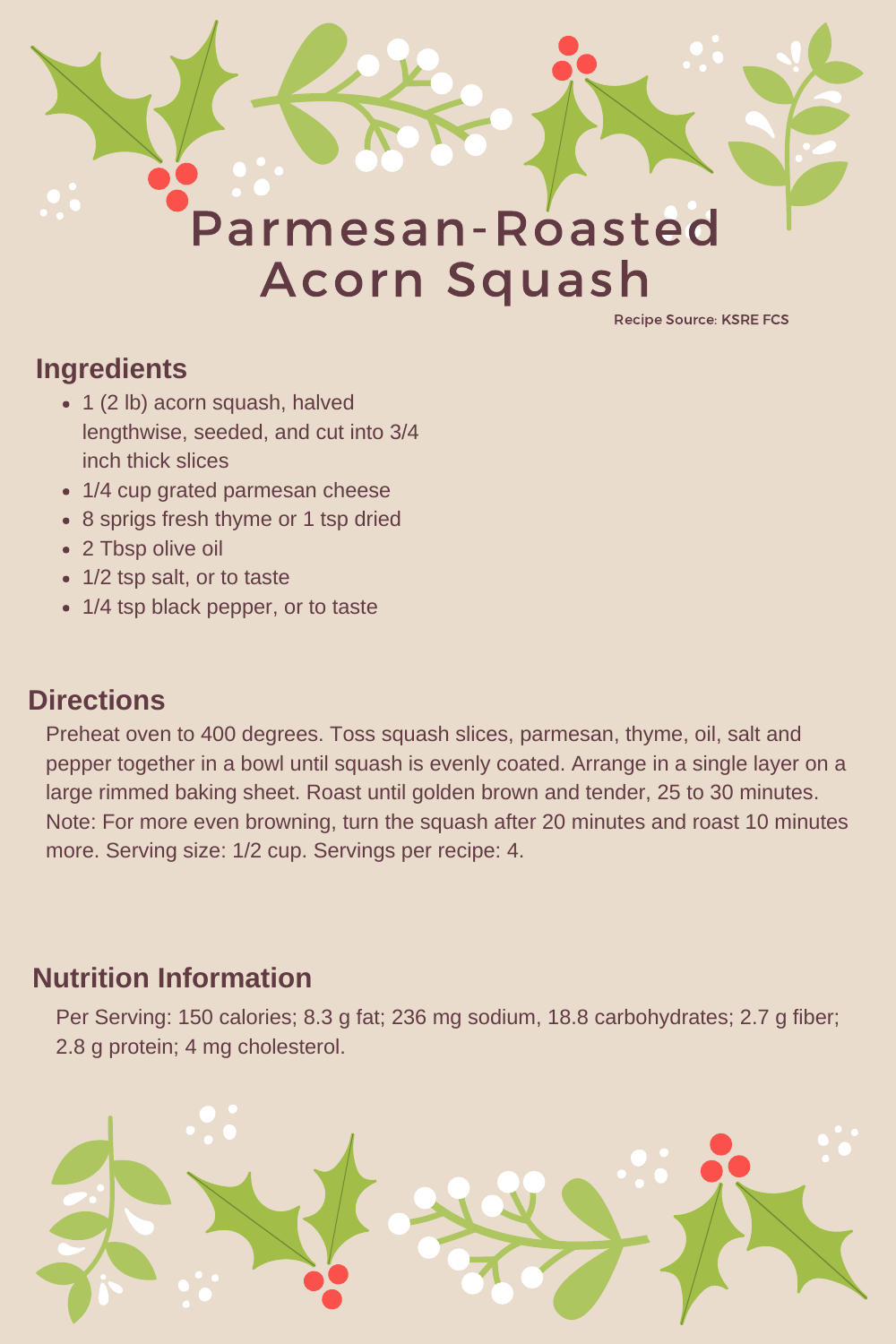

Twice-Baked Sweet Potatoes

#### **Ingredients**

- 8 medium sweet potatoes (10 12 oz each)
- 1 Tbsp canola or sunflower oil
- 1/2 cup finely grated Parmesan cheese, divided
- 1/3 cup sour cream
- 2 Tbsp pure maple syrup

#### **Directions**

- 1 tsp salt
- 1/2 tsp ground pepper
- 1/2 tsp freshly grated or ground nutmeg

Recipe Source: Eating Well

Preheat oven to 400 degrees. Line a large rimmed baking sheet with parchment paper. Prick sweet potatoes in 3 to 4 spots with a fork. Rub with oil and place on prepared baking sheet. Roast until tender, 45 minutes to 1 hour. Let stand until cool enough to handle. Increase over temperature to 450 degrees. Slice each sweet potato in half horizontally and scoop the flesh into a large bowl, leaving a generous 1/4 inch border in the skins. Place 12 of the prettiest skins back on the baking sheet. Add 1/4 cup cheese, sour cream, syrup, salt, pepper, and nutmeg to the sweet potato flesh and mash until smooth. Divide the filling among the skins. Top each with a little of the remaining cheese. Bake until the filling is bubbling, 20 to 25 minutes. Serving size: 1/2 sweet potato.

#### **Nutrition Information**

Per Serving: 113 calories; 3 g fat; 3 g fiber; 19 g carbohydrates; 3 g protein; 6 mg cholesterol; 283 mg sodium.

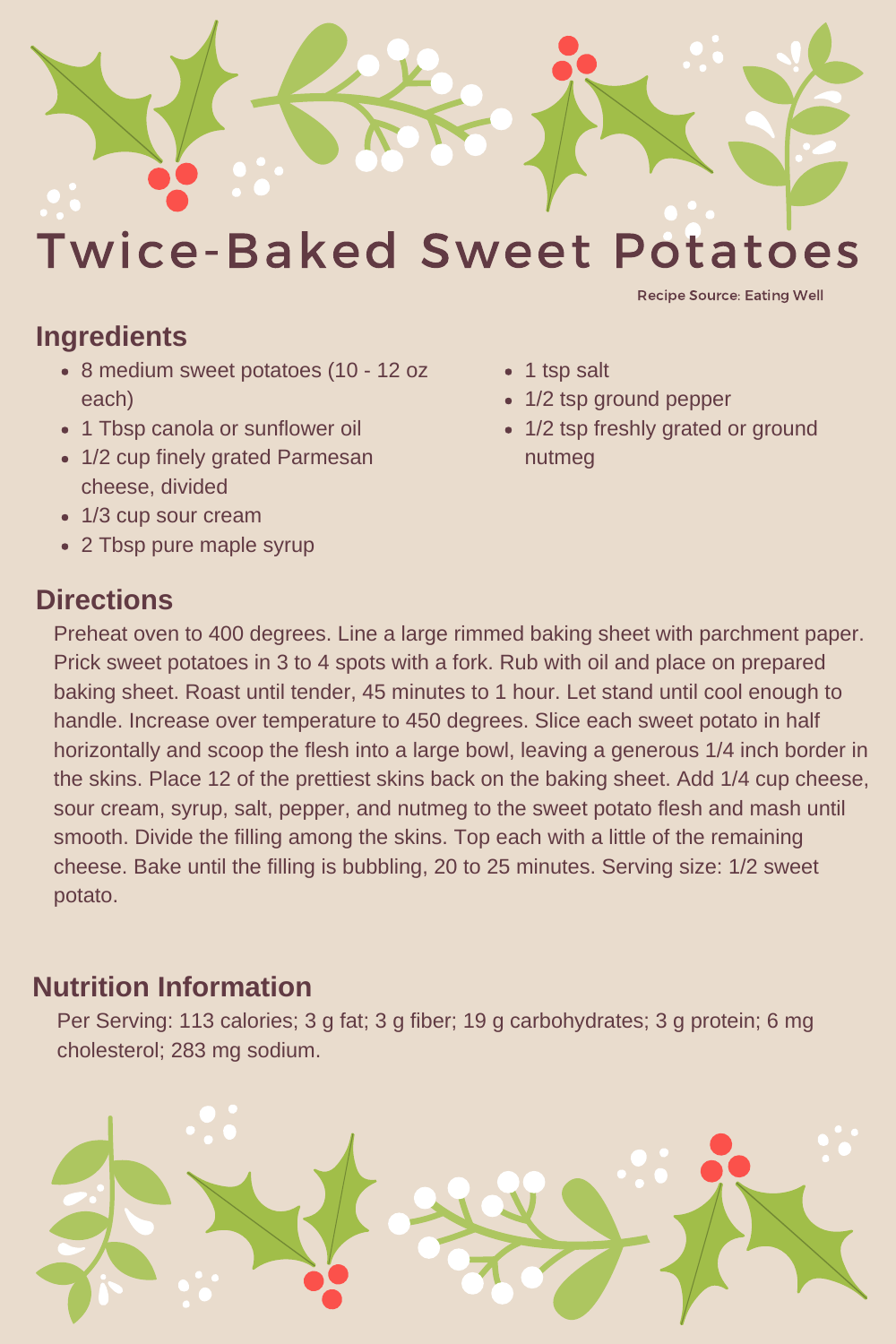

# Stuffed Pork Loin

Recipe Source: Eating Well

#### **Brine**

- 1/4 cup brown sugar
- 1/4 cup kosher salt
- 1 Tbsp chopped fresh rosemary
- 2 cups boiling water
- 12 ice cubes

# **Pork Loin & Stuffing**

- 1 3-lb pork loin, trimmed
- 2 Tbsp canola oil, divided
- 1/2 cup chopped pancetta or prosciutto
- 1 1/2 cups chopped fresh cranberries
- 1/2 cup fresh coarse whole-wheat breadcrumbs
- 2 Tbsp packed brown sugar
- 1 Tbsp chopped fresh rosemary
- 3/4 tsp freshly ground pepper, divided

# **Directions**

To prepare brine: Place 1/4 cup brown sugar, salt and rosemary in a 9 x 13 baking dish. Pour in boiling water and stir to dissolve. Stir in ice cubes.

To butterfly & brine pork: Make two long horizontal cuts, one on each side, dividing the roast in thirds without cutting all the way through. Place the roast on a cutting board. Holding the knife blade flat, so it's parallel to the board, make a lenghtwise cut into the side of the roast just above the center, stopping short of the opposite edge so that the flap remains attached. Rotate the tenderloin 180 degrees. Still holding the knife parallel to the cutting board, make a lengthwise cut into the side opposite the original cut, just below the center, taking care not to cut all the way through. Open up the two cuts so you have a large rectangle of meat. Cover with a sheet of plastic wrap and pound to an even thickness of about 1/2 inch. Place the butterflied pork in the brine, adding more water to cover, if necessary. Cover and refrigerate for at least 2 hours and no more than 4 hours.

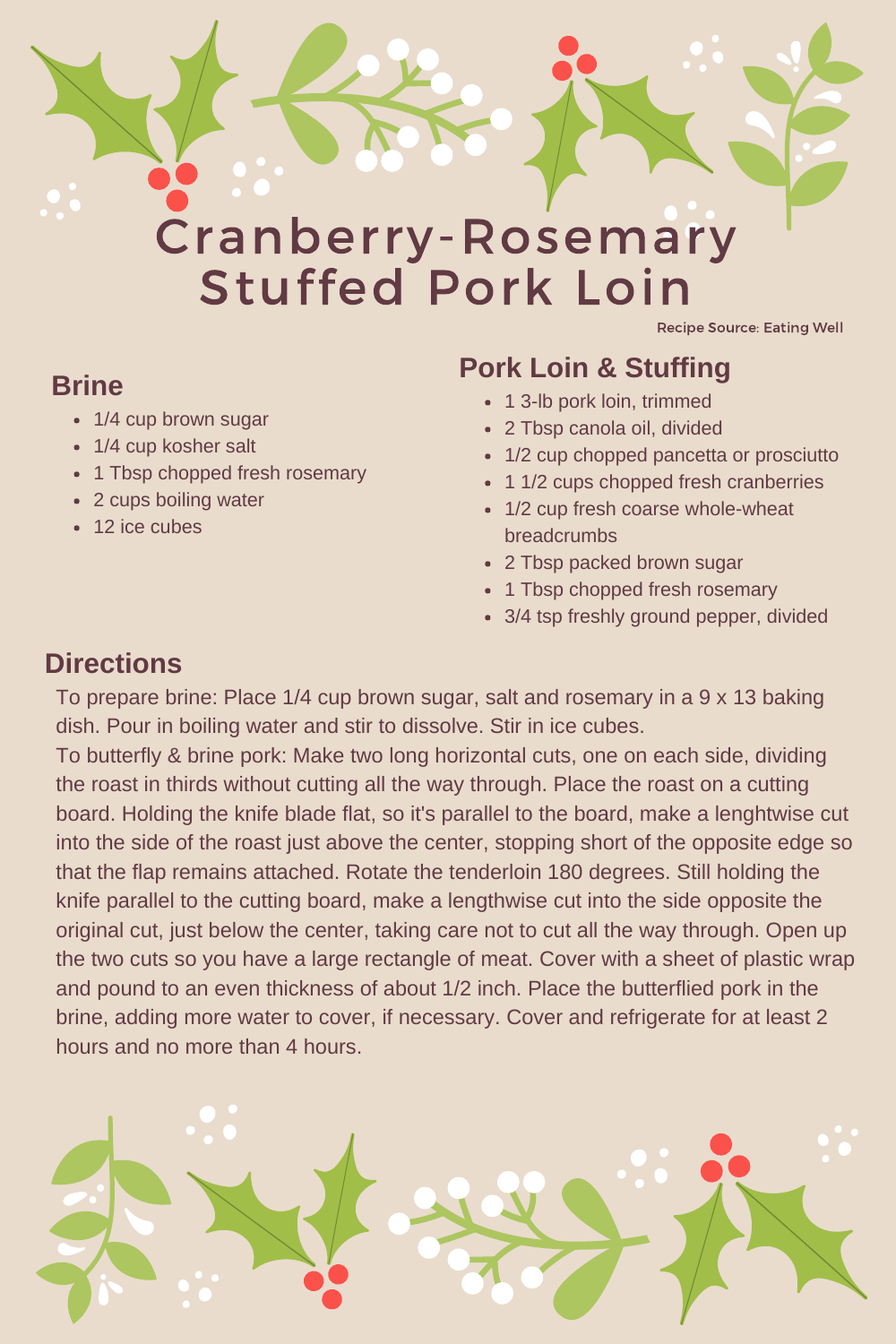# Cranberry-Rosemary Stuffed Pork Loin

Recipe Source: Eating Well

#### **Directions Continued**

To prepare stuffing: Heat 1 Tbsp oil in a medium skillet over medium heat. Add pancetta or prosciutto and cook, stirring, until crisp, about 4 minutes. Transfer to a medium bowl along with any drippings from the pan. Stir in cranberries, breadcrumbs, 2 Tbsp brown sugar and rosemary. Refrigerate until ready to use. Remove pork from brine (discard brine); rinse well and thoroughly dry with paper towels. Season the pork with 1/2 tsp pepper. Spread the cranberry stuffing over the pork. Roll tightly and secure in 4 places with kitchen string. Sprinkle with the remaining 1/4 tsp pepper. Preheat oven to 375 degrees. Line rimmed baking sheet with foil. Heat remaining 1 Tbsp oil in a large skill over medium-high heat. Add the pork; brown on all sides, turning often, 5-8 minutes total. Place on prepared baking sheet. Roast the pork, turning twice, until an instant-read thermometer inserted into the thickest part of the meat (not the stuffing) registers 140 degrees, 45 minutes to 1 hour. Transfer to a clean cutting board and let rest for 10 minutes. Slice and serve. Serving size: 4 oz piece.

### **Nutrition Information**

Per Serving: 181 calories; 9 g fat; 1 g fiber; 6 g carbohydrates; 17 g protein; 48 mg cholesterol; 277 mg sodium.

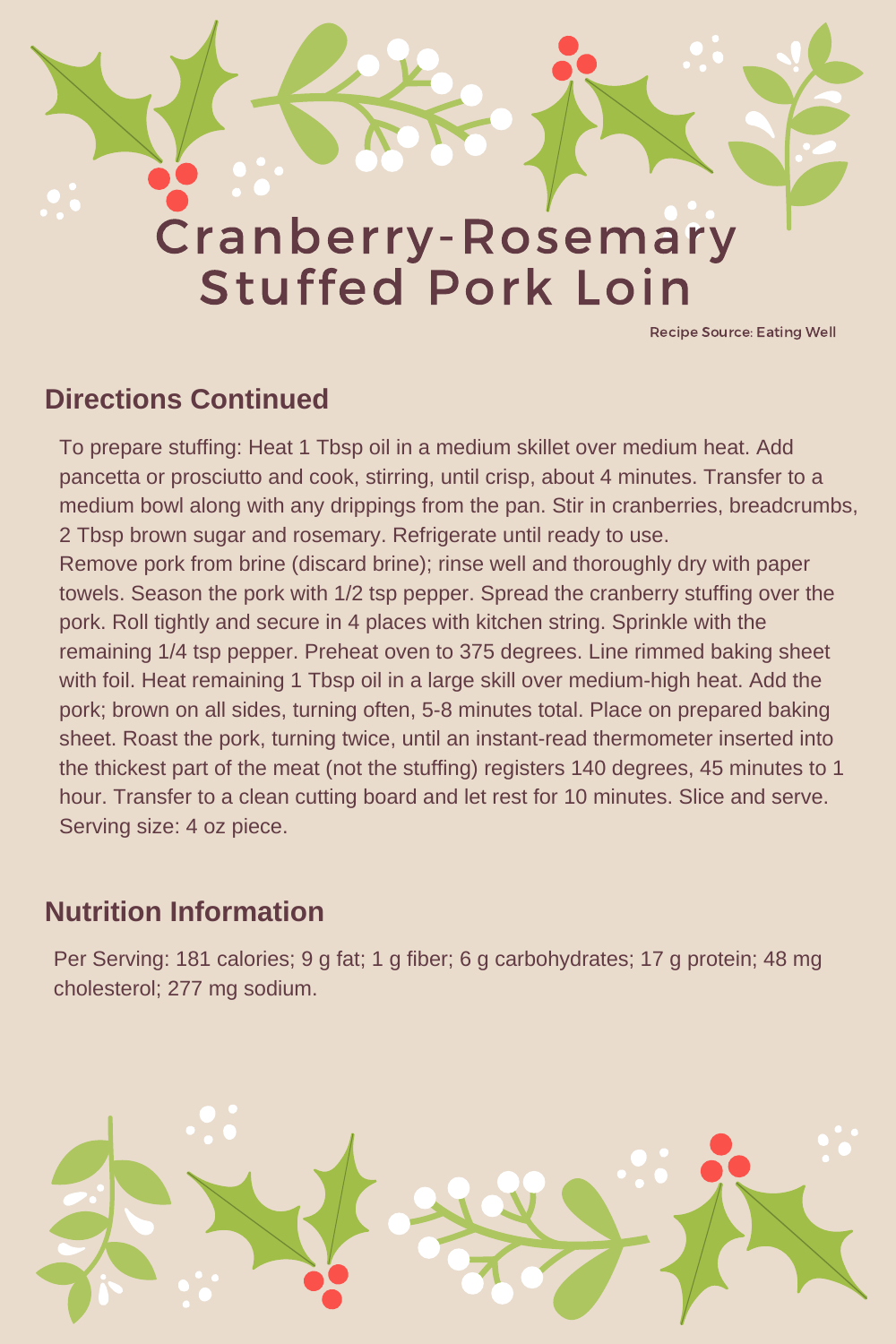

#### **Ingredients**

Recipe Source: Eating Well

- 1 cup warm water
- 1 package active dry yeast (about 2 1/4 tsp)
- 1 Tbsp sugar
- 1/4 cup unsalted butter plus 1 Tbsp, melted and cooled, divided
- 1 tsp salt
- 1 1/2 cups white whole wheat flour
- 1 1/2 cups all-purpose flour

## **Directions**

Combine water, yeast and sugar in a large bowl. Set aside for 5 minutes. Combine 1/4 cup cooled melted butter, salt and the yeast mixture in the bowl of a stand mixer fitted with the dough hook attachment. Add whole-wheat flour and all-purpose flour; mix on low speed until a smooth, elastic ball forms and pulls away from the sides of the bowl, about 5 minutes. Transfer the dough to a lightly floured work surface; divide into 12 pieces, about 2 oz each. Roll each piece into a smooth ball.

Line a 6 to 7 quart slow cooker with a large piece of parchment paper on the bottom and partway up the sides (it's OK to pleat the paper slightly); coat with cooking spray. Place the rolls in the slow cooker. Cook on High until the rolls are starting to brown around the edges and spring back lightly when touched, 1 hour 20 minutes to 1 hour 30 minutes. Place an oven rack in the upper third of the oven. Preheat broiler. Pull rolls apart and place on a baking sheet. Brush the tops of the rolls with the remaining 1 Tbsp melted butter. Broil, watching carefully, until lightly browned, 2 - 3 minutes. Serving size: 1 roll.

## **Nutrition Information**

Per Serving : 153 calories; 5 g fat; 2 g fiber; 24 g carbohydrates; 4 g protein; 13 mg cholesterol; 196 mg sodium.

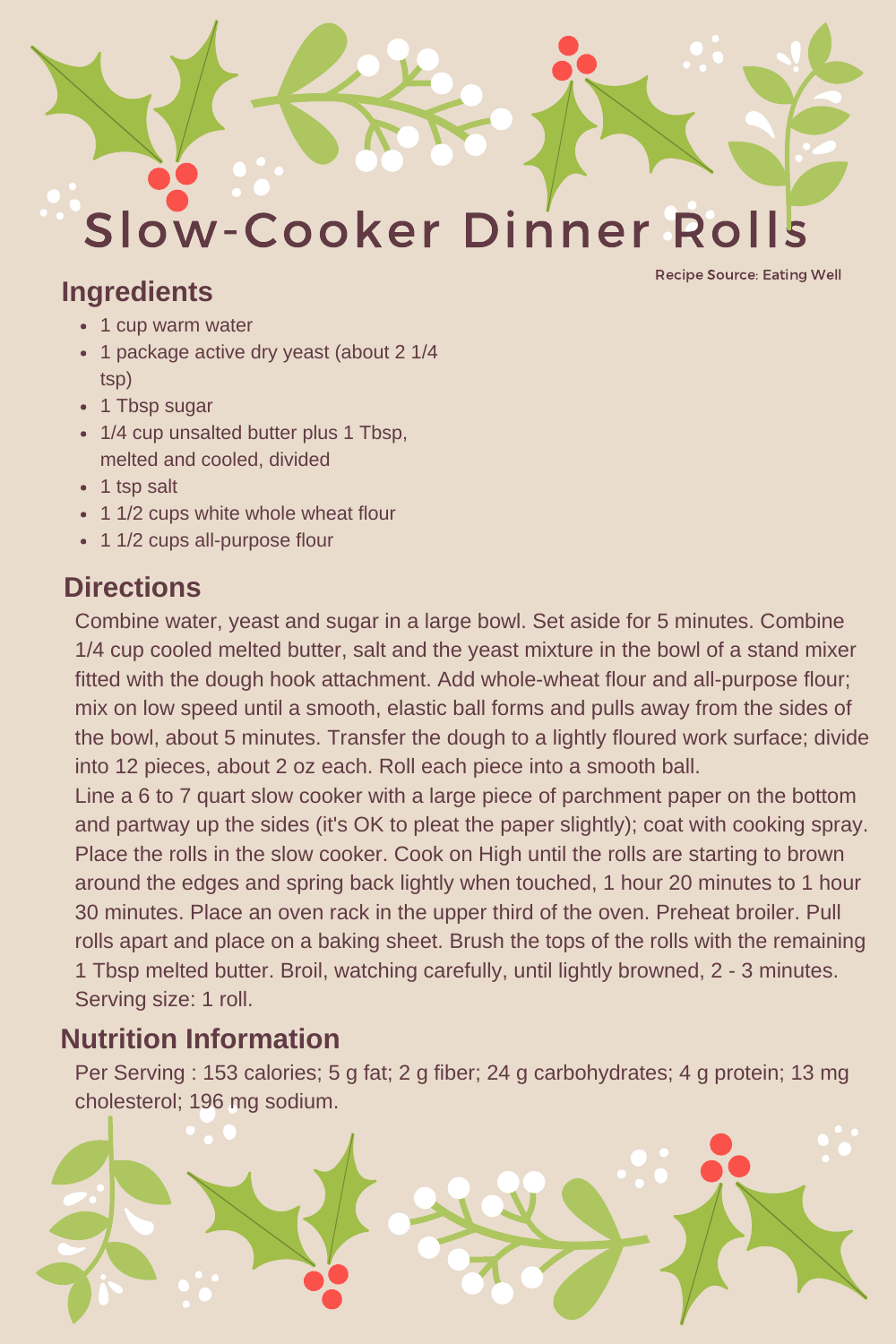

# Greek Walnut Spice Cake

#### **Ingredients**

- 1 1/4 cups coarsely chopped walnuts, divided
- 1 1/2 cups white whole wheat flour
- 1/2 cup barley flour
- 2 tsp baking powder
- 1 tsp ground cinnamon
- 3/4 tsp ground cloves
- 1/2 tsp baking soda
- 1/4 tsp ground nutmeg
- 1/4 tsp salt

• 2 large eggs, room temperature

Recipe Source: Eating Well

- 3/4 cup packed brown sugar
- 2/3 cup low fat Greek yogurt
- 2 tsp freshly grated orange zest
- 1/2 cup orange juice
- 1/4 cup extra-virgin olive oil

#### **Syrup Ingredients**

- 1/3 cup orange juice
- 1/4 cup packed brown sugar
- $\cdot$  1 small strip orange zest (1 x 1 inch)
- 2 whole cloves

#### **Directions**

To prepare cake: Preheat oven to 350 degrees. Coat an 8 inch square glass baking dish with cooking spray and dust it with flour, shaking out the excess. Spread walnuts on a baking sheet and toast, stirring once halfway, until fragrant, about 7 minutes. Transfer to a plate to cool. Reduce oven temperature to 325 degrees. Whisk whole wheat flour, barley flour, baking powder, cinnamon, cloves, baking soda, nutmeg and salt in a large bowl. Whisk eggs and brown sugar in a medium bowl until thoroughly blended. Combine yogurt with orange zest and juice in a small bowl and stir until smooth; gradually whisk into the egg mixture along with the oil. Add the wet ingredients to the dry ingredients in 2 additions, stirring well in between until just blended. Fold in 1 cup of the walnuts. Spread the batter into the prepared pan.

#### **Directions continued...**

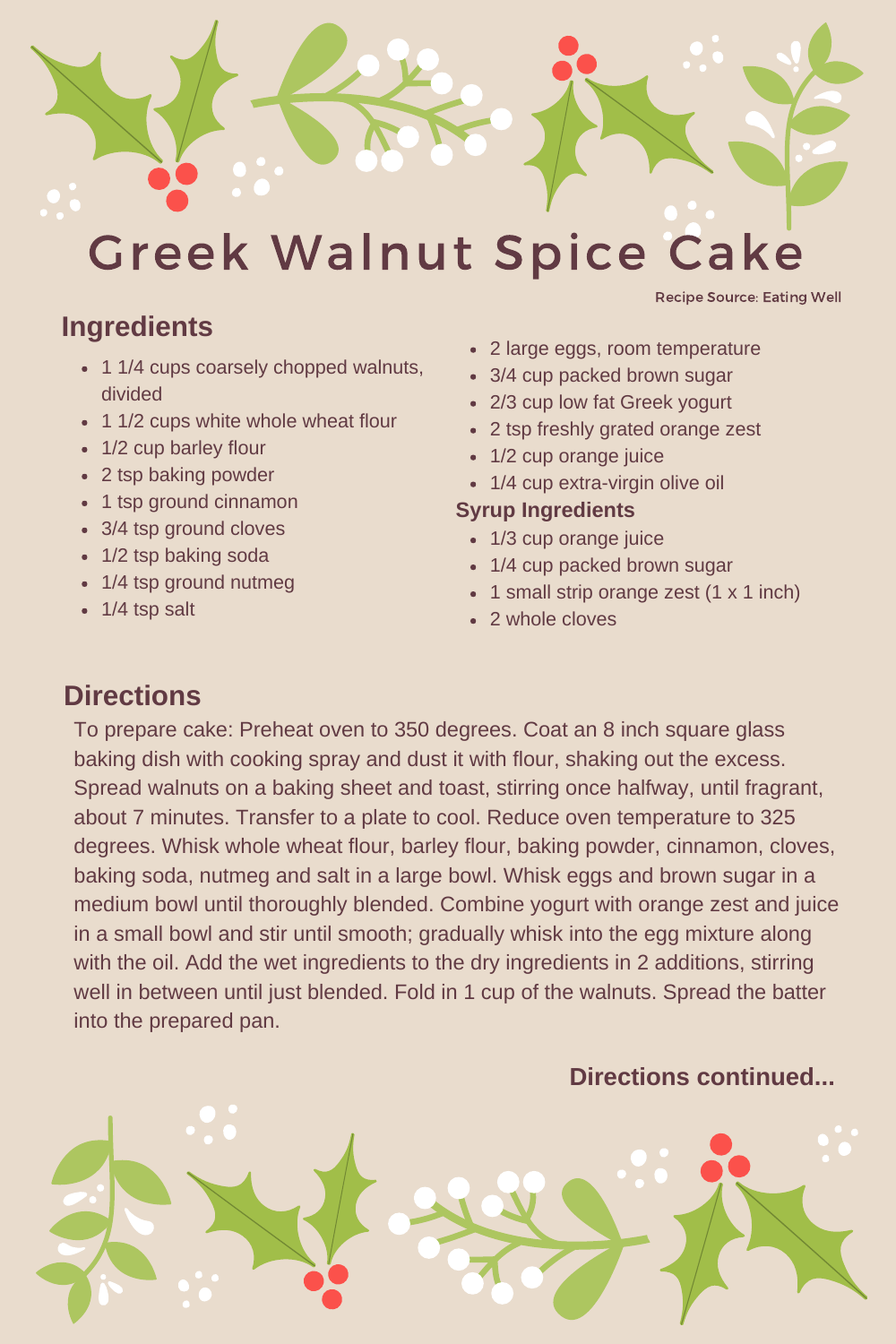

# Greek Walnut Spice Cake

Recipe Source: Eating Well

### **Directions Continued**

Bake the cake until a toothpick inserted into the center comes out with just a few moist crumbs attached, 35 to 45 minutes.

To prepare syrup: Combine 1/3 cup orange juice, 1/4 cup brown sugar, orange zest strip and cloves in a small heavy saucepan; bring to a boil over medium-high heat, stirring a few times. Adjust heat to maintain a simmer and cook until thickened, 4 - 5 minutes (you will have about 1/3 cup); remove the zest and cloves. Let cool. When the cake is done, transfer the pan to a wire rack. Using a toothpick, pierce the top in about 18 places and brush the syrup over the cake 3 or 4 times, allowing it to seep in each time. Sprinkle with the remaining 1/4 cup walnuts and let cool for 30 minutes; loosen the edges with a knife; cut into 12 squares. Serving size: 1 slice.

### **Nutrition Information**

Per Serving: 294 calories; 14 g fat; 3 g fiber; 38 g carbohydrates; 7 g protein; 32 mg cholesterol; 215 sodium.

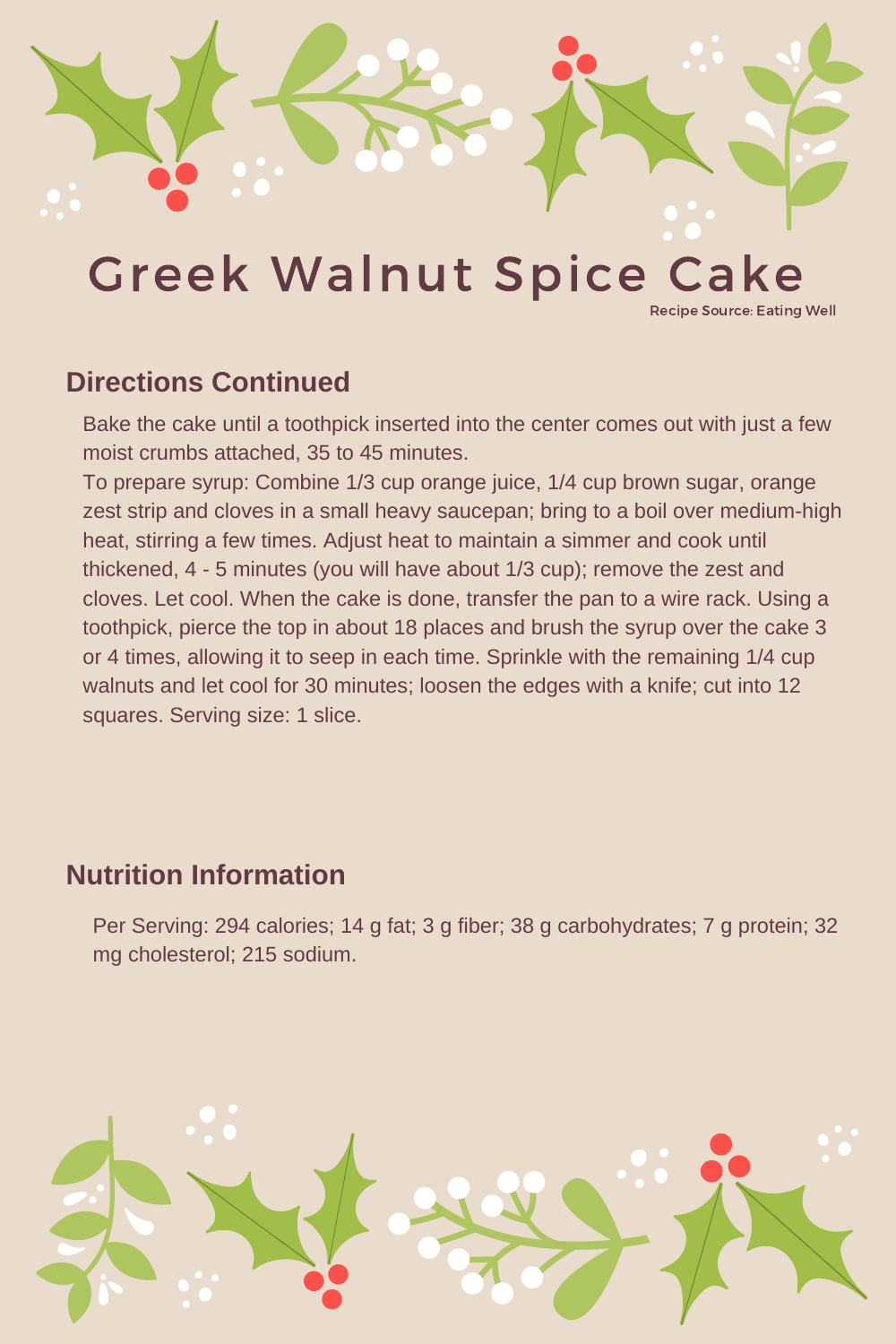

To prevent giving the gift of foodborne illness, follow these tips.

#### **1. Cleanliness is key.**

Wash your hands - before, during and after preparing food.

#### **2. Cook food to appropriate internal temperatures.**

Use a food thermometer to check the internal temperature of meat, poultry, casseroles, and other food. It's the only way to tell if harmful bacteria are destroyed.

#### **3. Store food safely.**

• Refrigerate or freeze perishable food within 2 hours of shopping or preparing; 1 hour when temperature is above 90 degrees.

#### **4. Transport food safely.**

- Keep hot food at or above 140 degrees. Wrap well and place in an insulated carrier.
- Keep cold food at or below 40 degrees. Place in a cooler with a cold source such as ice or frozen gel packs.

#### **5. Need to reheat?**

Use the stove, oven or microwave to reheat food to 165 degrees. Bring sauces, soups and gravies to a boil.

#### **6. When in doubt, throw it out!**

- Discard food left out at room temperature for more than 2 hours; 1 hour when the temperature is above 90 degrees.
- Place leftovers in shallow containers. Refrigerate or freeze immediately.